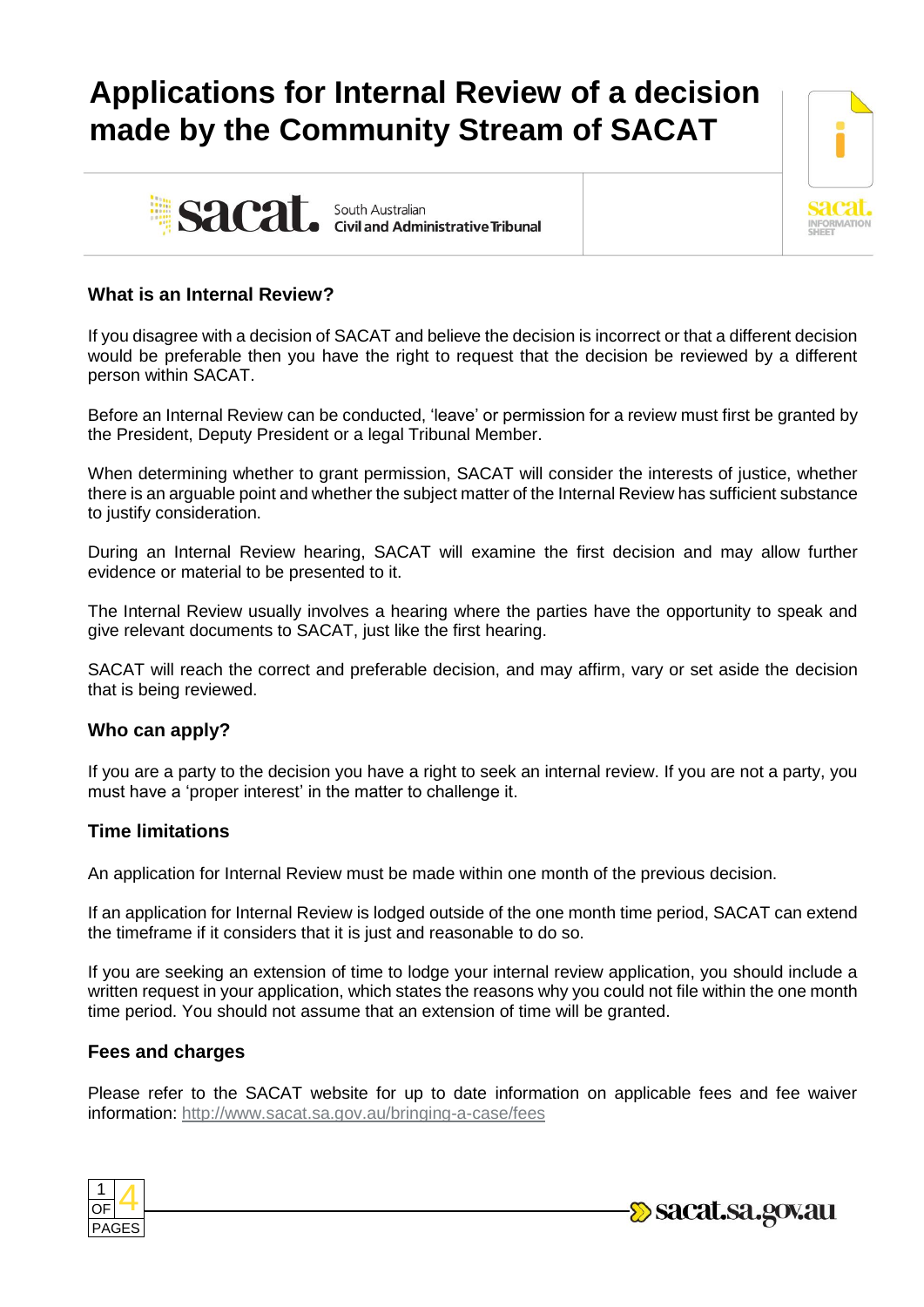

SACAT may waive that fee in some circumstances. If the person who is the subject of the order lodges the application, the application fee is not applicable as the Person the order is about is fee exempt.

SACAT does not consider the application to have been received until any applicable fee has been paid or waived by SACAT.

Fees can be paid on-line at the time of lodgement. Alternatively, there is an option to 'pay later' on the application form. If you select this option, you will be issued with an invoice and be provided 7-14 days to make payment.

If you do not make the payment in time the application is 'stayed', which means that SACAT will take no further steps to progress your application.

## **Putting the previous decision 'on hold' or requesting a 'Stay'**

Lodging an application for Internal Review does not place the first decision on hold or stop the order from operating.

To request that the previous decision be put on hold (a Stay), you will need to specify either on the application or in writing to SACAT that you are seeking to have the previous order put on hold.

This request for a Stay will need to be supported by appropriate grounds or documentation.

To decide whether a Stay is made, SACAT will need to consider whether you have an arguable case, and the consequences for each of the parties if the Stay is not granted.

#### **Legal representation**

For Guardianship and Administration and Mental Health Internal Review matters, the person the Order is about has the right to have legal representation arranged for them. This will be organised by SACAT through the Legal Services Commission at no cost to the person.

To arrange legal representation, the person that the Order is about needs to advise SACAT that they seek representation. If the person the order is about has a Guardian who has the power to make legal decisions on their behalf, they may also advise SACAT.

Consent can be provided on the application form, via telephone, email or in person.

The legal representation is arranged through the Legal Services Commission from a panel of approved Practitioners. The legal representation provided is only offered to the person the Order is about.

#### **Expectations of legal representatives**

Legal representatives of a party are expected to file with SACAT a Notice of Acting.

Legal representatives must ensure that they comply with all legislative requirements, orders and directions of SACAT within the stipulated time limits.



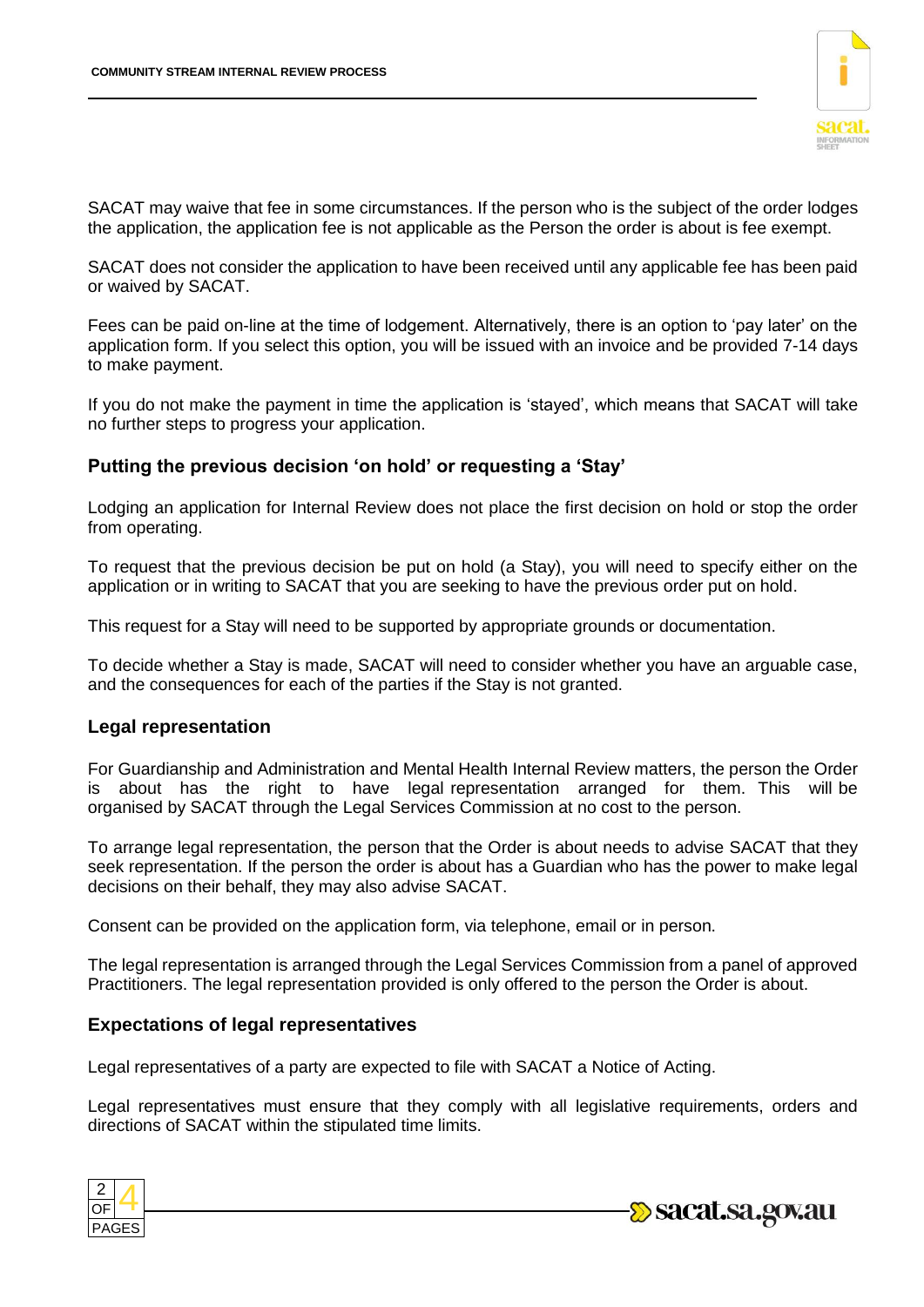

SACAT will make contact with parties through their legal representative. It is important the legal representative informs their client of hearing dates and other important information.

## **Expectations of interested persons**

All interested persons from the matter under review will be given notice of the Internal Review. Each interested person is expected to respond to SACAT to advise whether they would like to be involved with the Internal Review. If so, they should indicate in writing the basis of their interest in the matter.

Subject to the directions of SACAT, interested persons may be invited to attend the full hearing of the matter once it has been listed.

## **Directions Hearings and Full Hearings**

The matter will be listed for a Directions Hearing within 21 days following commencement of the Internal Review application. SACAT will first ensure that all (known) interested parties are notified of the Internal Review application and that legal representatives have been appointed.

A copy of the transcript of evidence and the reasons for the first decision will be produced, but these documents may not be available at the first Directions Hearing.

A Directions Hearing is a preliminary hearing to discuss how the Internal Review will progress and give directions to the parties. The SACAT Member may require more than one Directions Hearing in the course of the matter before a Full Hearing is scheduled.

A Directions Hearing will deal with procedural matters. If a party is represented, only their legal representative is required to attend. Not all parties will be invited to a directions hearing but a party can apply to attend if they wish. If you want to attend a Directions Hearing, please notify the Tribunal.

At the first Directions Hearing, the SACAT Member will consider matters relevant to the progression of the application for Internal Review including (but not limited to) the following:

- if the application has been made in time (i.e. within one month of the decision under review);
- if the applicant is a person with a proper interest in the matter;
- consideration of legal representation for the Protected Person (if not already arranged);
- release of documents to parties; and
- timeframes for lodgement of relevant documents and further submissions

A Full Hearing is where SACAT reviews the evidence and decision from the original hearing together with any further evidence it allows to be called on.

All persons with a proper interest in the matter may attend, subject to the power of SACAT to exclude persons from part or all of the hearing.

SACAT will invite parties to attend a Full Hearing in person. If a party is located in a hospital, a prison or in a regional location, SACAT may arrange participation via video or telephone conference.

SACAT will make what it considers to be the correct and preferable decision. A decision is either made at the time of hearing or at a later date, usually within 21 days.